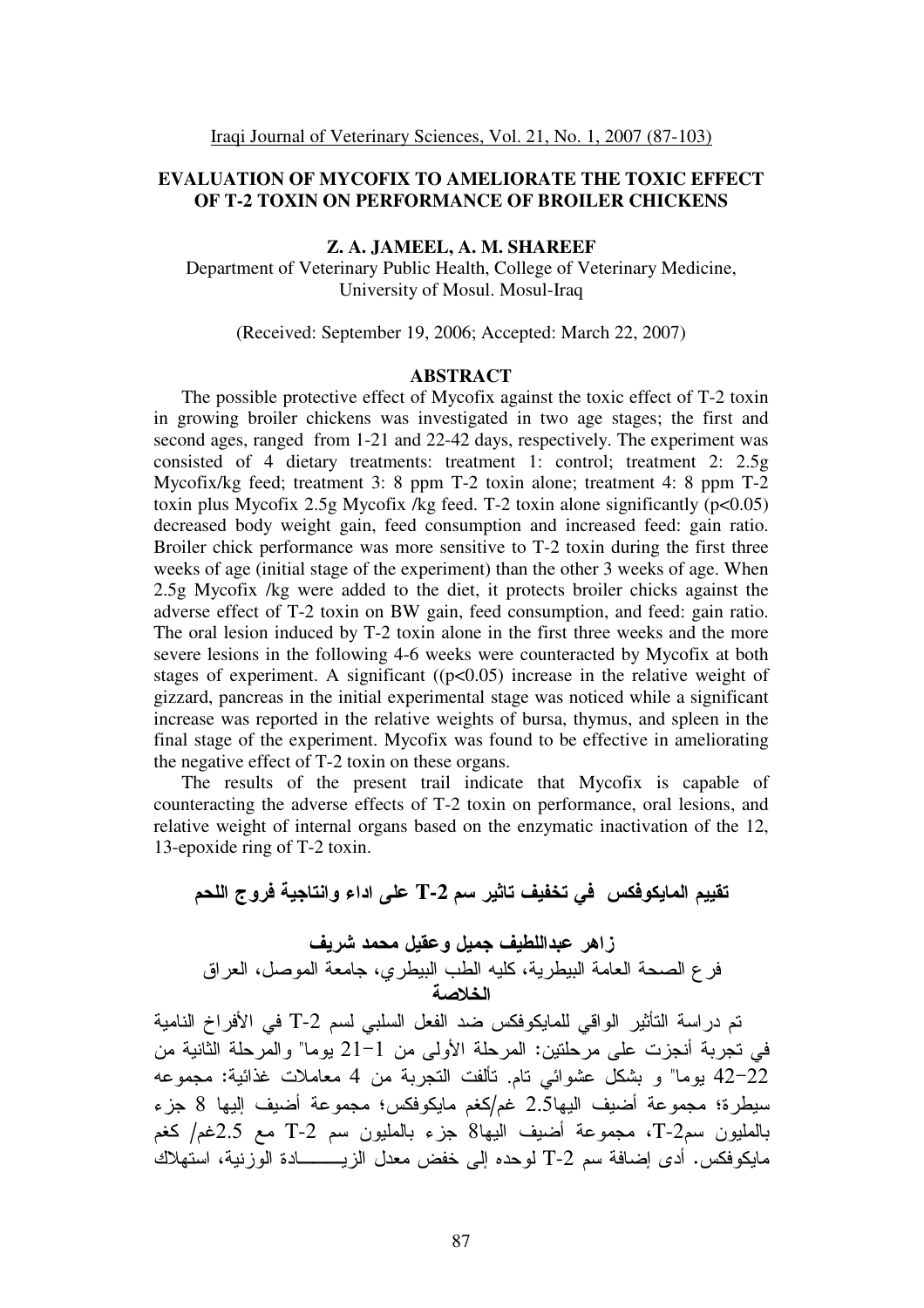العليقة، ومعامل النحويل الغذائـي وبصورة معنوية، أما عند إضافة المايكوفكس بنسبة2.5 غم/ كغم فقد أدى إلى تخفيض تأثير سم T-2 على إنتاجية فروج اللحم. كان تأثير السم أعلى في المرحلة الأولى من النجربة عند مقارنته بالمرحلة الثانية. كان للمايكوفكس تأثير ايجابي في تعديل صورة أفات الفم المسببة عن استهلاك السم وفي مرحلتي التجربة كما سجلت زيادة معنوية في أوزان القانصة والبنكرياس في المرحلة الأولى من التجربة وازداد على ذلك أوزان كل من جراب فابر يشيا التوثة والطحال في المرحلة الثانية. إضافة المايكوفكس عدل من تأثير السم على هذه الاعضاء الداخلية.

أوضحت التجربة فعالية المايكوفكس في تخفيف التأثير السلبي لسم T-2 على انتاجية افراح فروج اللحم الافات الفموية وأوزان الأعضاء الداخلية من خلال التثبيط الإنزيمي ل 12- 13 حلقة الأبوكسيد لسم T-2.

## **INTRODUCTION**

 Many mycotoxins (< 300 mycotoins), which produced by toxigenic fungi, especiaaly Aspergillus, Penicillium and Fusarium species, could induce signs of toxicity in avian species (1, 2) and this number is increasing. It has been estimated that 25% of the world's crop production is contaminated with mycotoxin (1). Of these toxigenic fungi, Fusarium spp., are considered as one of the main producing trichothecenes (3). Type A trichothecenes, including T-2 toxin, have a tetra cyclic sesquiterpene nucleus with characteristic epoxide ring (4, 5). T-2 toxin, reported to be produced by *Fusarium tricictum* has been identified in feedstuffs worldwide, including corn, wheat, barley, oats, rice, rye, sorghum, safflower seed, mixed feed (2). The adverse effects of dietary T-2 toxin exposure to avian species, , at levels ranging from 1 to 16 ppm, include an inflammatory response in the mouth, decreased growth rate, feed consumption, conversion, and negative effects on relative weight of internal organs, (6, 7, 8). Detoxification of T-2 toxin was tried physically (9); chemically (10); by administration of specific T-2 specific antibodies (11), and by using adsorbent materials (12). Recently, biological inactivation of T-2 toxin by the enzymes produced by Eubacterium spp. was investigated. The enzymes contained in Mycofix® plus 3.0(de-epoxydases and esterase) are the fermentation or the products of BBSH 797 microbes (BBSH 797 originally isolated from bovine rumen contents) are able to biotransformation T-2 toxin, resulting in the non toxic metabolite, de-epoxy –HT-2 toxin (13).

The aim of the present study was to investigate the possible effectiveness of mycofix (a new biomin product, which contain this bacteria), in an attempt to ameliorate the negative effect of T-2 toxin on performance of growing broiler chickens.

# **MATERIALS AND METHODS**

A total of 80, 1-day-old male broiler chickens of the Ross line were used. The experimental design consisted of a complete randomized trial with 1 positive control, 1 negative control, and mycofix feed additive test groups of two experimental dietary treatments. The experimental diets were fed for 42 days (1 to 42 days of age). Each dietary treatment was replicated 2 times; with 6 chicks per replicate pen from d 1 to 21 and 8 birds per replicate pen from day 22 to 42 (4 birds were removed at random from each replicate pen at day 22 to be able to conduct the experiment until day 42 of age). The experimental treatments consisted of the same commercial mash, based on corn and soybean meal,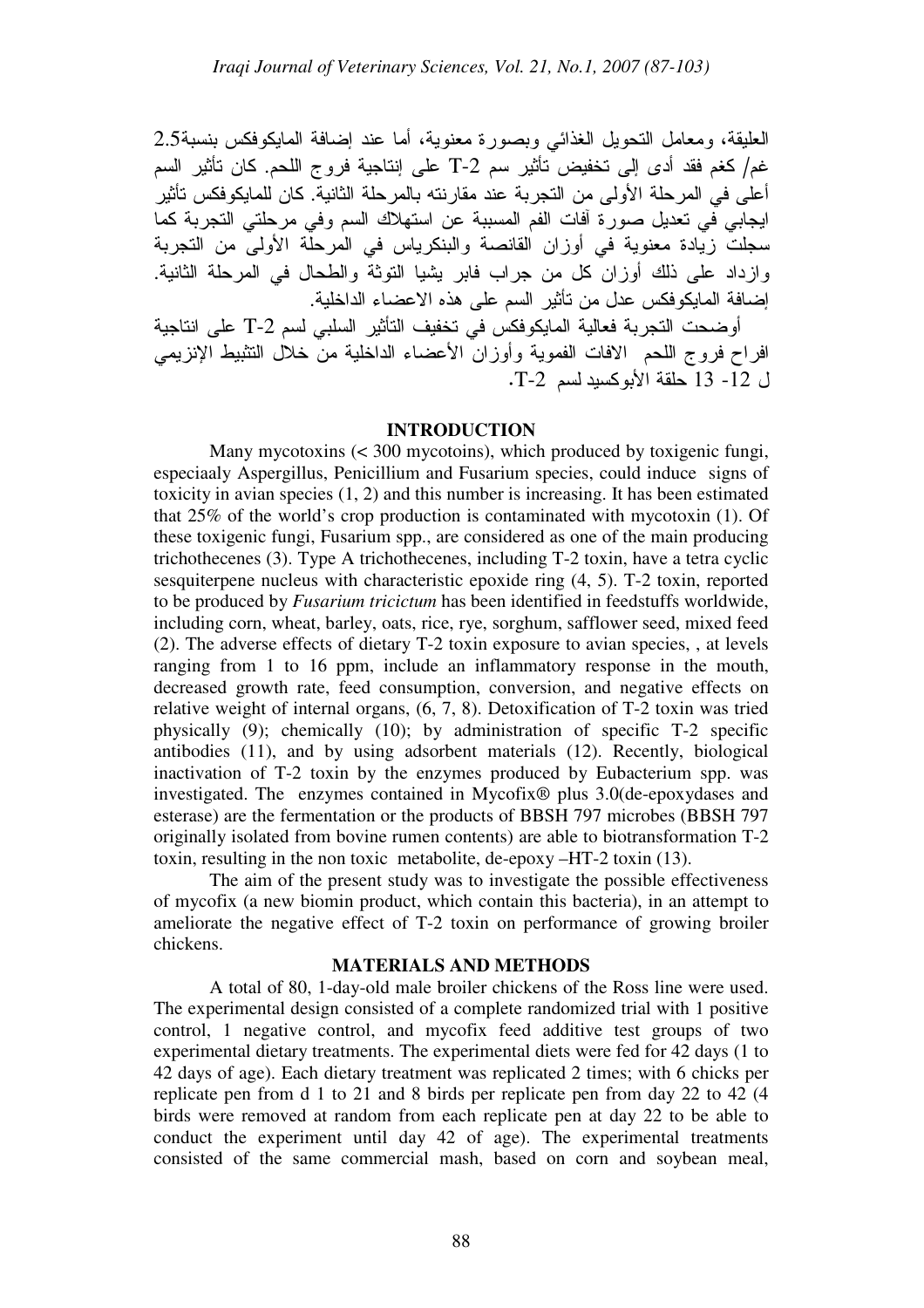according to the recommendations of the NRC (1994) (14), with T-2 toxin or mycofix additive as follows: Group 1: control Group 2: 2.5 kg Mycofix® plus 3.0/t Group 3: 8 ppm T-2 toxin Group 4: 8 ppm T-2 toxin  $+2.5$ kg mycofix  $\circledR$  plus  $3/t$ The experimental treatments are summarized in table 1.

| Group         | No. of replicate            |                | Chicks per replicate pen   | Dietary |
|---------------|-----------------------------|----------------|----------------------------|---------|
| modifications |                             |                |                            |         |
| Pens          |                             |                |                            |         |
| Feed additive |                             |                |                            |         |
|               |                             | $-1-21$ days   |                            |         |
|               |                             | 6              | none                       | none    |
| 2             |                             | 6              | mycofix $\otimes$ plus 3.0 | none    |
| 3             | $\mathcal{D}_{\mathcal{L}}$ | 6              | none                       | 8ppm    |
| 4             |                             | 6              | mycofix $\otimes$ plus 3.0 | 8ppm    |
|               |                             | $22 - 42$ days |                            |         |
|               | $\mathcal{D}$               | 4              | none                       | none    |
| 2             | 2                           |                | mycofix $\otimes$ plus 3.0 | none    |
| 3             | 2                           |                | none                       | 8ppm    |
|               |                             |                | mycofix $\otimes$ plus 3.0 | 8ppm    |
|               |                             |                |                            |         |

Table 1: Summary of experimental layout and dietary treatments.

The experimental ration was checked to contain no detectable levels of aflatoxins, ochratoxins, zearalenone, and T-2 toxin by the method reported by Coker et al (1984) (15). Purified crystalline T-2 toxin was produced by *Fusarium tricinctum* NRRL 3299 and determined by the metode of thin layer chromatography according to the method reported by Burmeister et al.(1971) (16). The crystalline toxin was dissolved in acetone, added to experimental diets, and mixed to homogeneity by means of a twin- shell blender.. The level of mycofix inclusion was selected according to the manufactures recommendations for a level of contamination of 8 ppm T-2 toxin. Mycofix (Mycofix® Plus, Biomin GmbH, Herzogenburg, Austria) was obtained from a local distributor. Chickens were kept in batteries in thermoregulated room with continuous light; feed and water were provided *ad libitum*. Response variables measured during the experiment included body weight, body weight gain, feed intake, and feed efficiency. On 21 and 42 days of experiment, eight birds from each group, were killed by cervical dislocation and the liver, heart, spleen, thymus, bursa of Fabricius, kidney, proventriculus, gizzard, pancreas were dissected and individually weighed. Heads were removed from all chicks and visually scored for oral lesions (using a four –point scoring system ranging from 1 to 4) by the same individual without knowledge as to treatment groups. A lesion score of 1 indicated no visible lesions; a score of 2 was seen as one or two mouth lesions clearly visible on either the lower or upper mandible; a lesion score of 4 was seen as large lesions occurring at several sites within the mouth, principally on the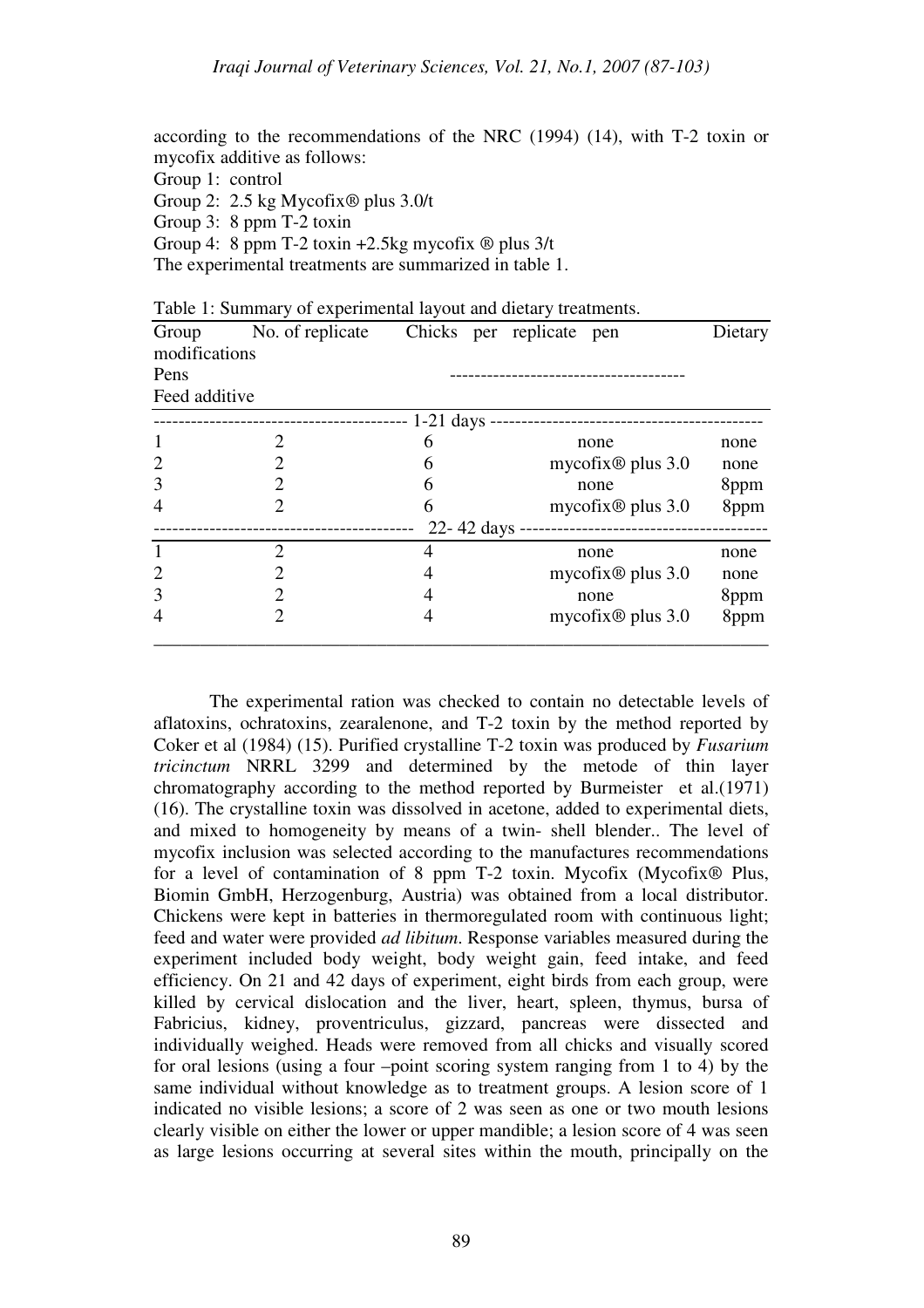upper and lower mandibles, the corners of the mouth, and the back of the tongue; lesions scored as 3 were intermediate in appearance to lesions scored 2 to 4. Histopathological study of oral lesions was performed by fixing affected portions in 10% neutral buffered formalin. Fixed tissues were trimmed, embedded in paraffin, sectioned at 4 µm, and stained with hematoxylin and eosin. Tissue samples from treatments show oral lesions were examined microscopically. The statistical analysis used a completely random experimental design in a factorial (2x2) arrangement. Data were subjected to analysis of variance when significant differences were obtained. Tukeys test was used. (17).

### **RESULTS**

The 1-21 days; 22-42 days; and the entire period of the trail 1-42 days performances of the four experimental groups are summarized in Tables 2, 3 and 4. Body weight gain was significantly (p<0.05) lower in the groups fed T-2 toxin alone (group 3). Ameliorative effect to the effect of T-2 toxin was noticed when T-2 toxin was amended with mycofix® plus 3.0., (group 4), comparing with group fed T-2 toxin alone. Although body weight gain did not reach control group level but was not differ from broilers fed mycofix® plus 3.0. Alone (group 2), Feed intake was significantly lower in group 3. Addition of Mycofix<sup>®</sup> plus 3.0 to the feed containing T-2 toxin, was effective in alleviating this negative effect compared with group 3. Feed conversion ratio was significantly higher in group 3. No significant differences in the FCR were observed between the control group and the group 4, and the group 2.

The reduction in body weight gain of chicks fed T-2 toxin during the initial stage of the experiment (1-3)weeks was higher than that noticed in the final stage (3-6) weeks and were 60.8% (-39.2%) and 78.9% (-21.1%) respectively, compared to control group. The overall (1-42 days) reduction in body weight gain was 74.3% (-25.7%). When Mycofix® plus 3.0 was amended the T-2 toxin contaminated diet, it was effective in eliminating 27.1% reduction in BWgain during the first three weeks, and 13.1% in the second stage, and overall 14.6 % during the entire period (1-42) days of age (Figure 1).

The reduction in feed consumption of chicks fed T-2 toxin during the initial stage of the experiment (1-3) weeks was higher than that noticed in the final stage (3-6) weeks and were 86.1% (-13.9%) and 93.2% (-6.8%), respectively compared with the control group. The overall (1-42 days) reduction in feed consumption was  $92.3\%$  (-7.7%). When Mycofix<sup>®</sup> plus 3.0 was amended the T-2 toxin contaminated diet, it was effective in eliminating 6.9% reduction in feed consumption during the first three weeks, and 4% in the second stage, and overall 1.2 % during the entire period (1-42) days of age (Figure 2). The increase in feed conversion of chicks fed T-2 toxin during the initial stage of the experiment (1-3) weeks was also higher than that noticed in the final stage (3-6) weeks and were 41.6 and 18.1 respectively compared with the control group. The overall (1- 42 days) increase in feed consumption was 24.3%. When Mycofix® plus 3.0 was amended to the T-2 toxin contaminated diet, it was effective in eliminating 35.7% increase in feed consumption during the first three weeks, and 12.5% in the second stage, and overall 21.5 % during the entire period  $(1-42)$  days of age (Figure 3).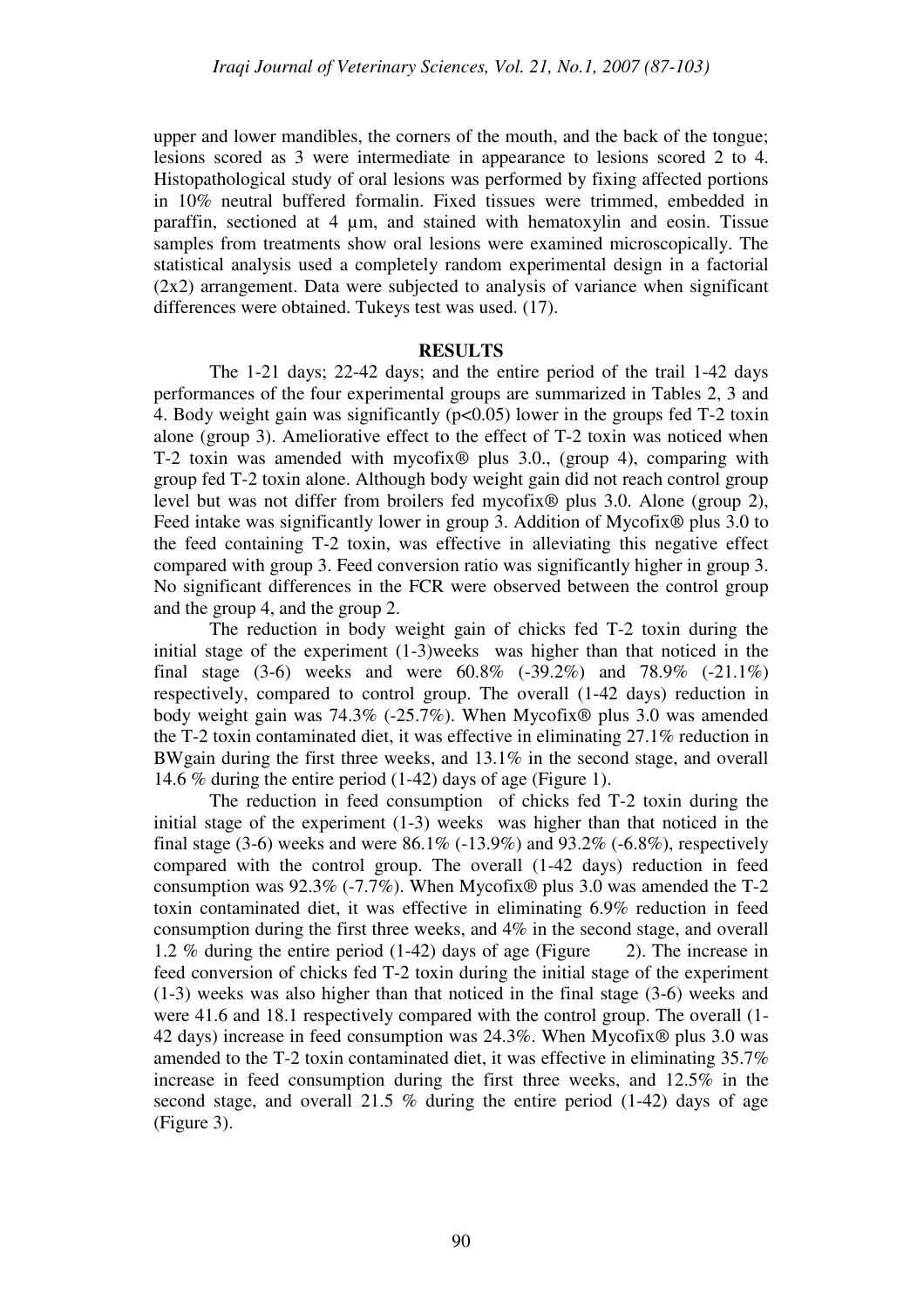| Treatments        |      |                | Mycofix (%) T-2toxin (ppm) BW gain (g) Feed intake (g) Feed: |       |
|-------------------|------|----------------|--------------------------------------------------------------|-------|
| gain(g/g)         |      |                |                                                              |       |
| Control $(-)$     | 0.00 | $\overline{0}$ | 513                                                          | 688   |
| 1.341             |      |                |                                                              |       |
| Mycofix           | 0.25 | $\overline{0}$ | 505                                                          | 678   |
| 1.342             |      |                |                                                              |       |
| T-2toxin          | 0.00 | 8              | 312                                                          | 593   |
| 1.900             |      |                |                                                              |       |
| $T-2 + Mycofix$   | 0.25 | 8              | 451                                                          | 640   |
| 1.419             |      |                |                                                              |       |
| $C.V. (\%)$       |      |                | 20.887                                                       | 6.635 |
| 17.916            |      |                |                                                              |       |
|                   |      |                | --------------Principle effects ---------                    |       |
| $T-2$ toxin $(+)$ |      |                | 363.5                                                        | 616.5 |
| 1.659             |      |                |                                                              |       |
| $T-2$ toxin $(-)$ |      |                | 509                                                          | 683   |
| 1.341             |      |                |                                                              |       |
| Mycofix $(+)$     |      |                | 478                                                          | 659   |
| 1.380             |      |                |                                                              |       |
| Mycofix $(-)$     |      |                | 412.5                                                        | 640.5 |
| 1.625             |      |                |                                                              |       |
|                   |      |                | --------------Probability----------------                    |       |
| $T-2$ toxin $(T)$ |      |                | 0.001                                                        | 0.001 |
| 0.024             |      |                |                                                              |       |
| Mycofix(M)        |      |                | 0.991                                                        | 0.218 |
| 0.119             |      |                |                                                              |       |
| T x M             |      |                | 0.037                                                        | 0.041 |
| 0.015             |      |                |                                                              |       |

Table 2: Effect of T-2 toxin and mycofix on broiler performance at initial stage of experiment (1-21 days).

\_\_\_\_\_\_\_\_\_\_\_\_\_\_\_\_\_\_\_\_\_\_\_\_\_\_\_\_\_\_\_\_\_\_\_\_\_\_\_\_\_\_\_\_\_\_\_\_\_\_\_\_\_\_\_\_\_\_\_\_\_\_\_\_\_\_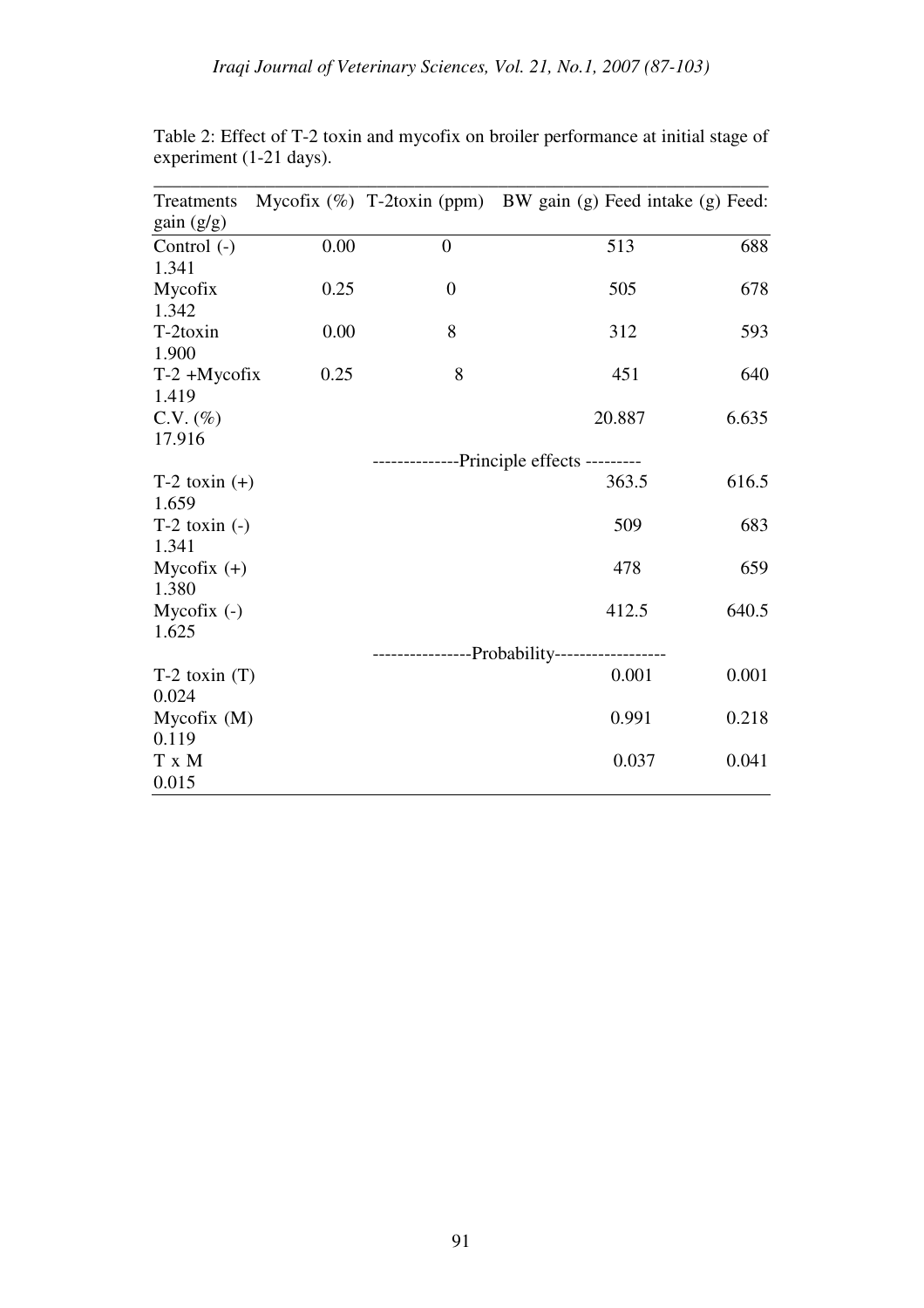| Treatments        |      |                  | Mycofix (%) T-2toxin (ppm) BW gain (g) Feed intake (g) Feed: |        |
|-------------------|------|------------------|--------------------------------------------------------------|--------|
| gain(g/g)         |      |                  |                                                              |        |
| Control $(-)$     | 0.00 | $\boldsymbol{0}$ | 1492                                                         | 4972   |
| 3.332             |      |                  |                                                              |        |
| Mycofix           | 0.25 | $\overline{0}$   | 1486                                                         | 4896   |
| 3.294             |      |                  |                                                              |        |
| T-2toxin          | 0.00 | 8                | 1178                                                         | 4636   |
| 3.936             |      |                  |                                                              |        |
| $T-2 + Mycofix$   | 0.25 | 8                | 1373                                                         | 4835   |
| 3.521             |      |                  |                                                              |        |
| $C.V.$ %          |      |                  | 11.445                                                       | 2.975  |
| 8.352             |      |                  |                                                              |        |
|                   |      |                  | --------------Principle effects -------------------          |        |
| $T-2$ toxin $(+)$ |      |                  | 1275                                                         | 4735.5 |
| 3.728             |      |                  |                                                              |        |
| $T-2$ toxin $(-)$ |      |                  | 1489                                                         | 4934   |
| 3.312             |      |                  |                                                              |        |
| Mycofix $(+)$     |      |                  | 1429.5                                                       | 4865   |
| 3.407             |      |                  |                                                              |        |
| Mycofix $(-)$     |      |                  | 1335                                                         | 4804   |
| 3.634             |      |                  |                                                              |        |
|                   |      |                  | ------------------Probability----------------                |        |
| $T-2$ toxin $(T)$ |      |                  | 0.009                                                        | 0.021  |
| 0.033             |      |                  |                                                              |        |
| Mycofix(M)        |      |                  | 0.660                                                        | 0.710  |
| 0.900             |      |                  |                                                              |        |
| T x M             |      |                  | 0.033                                                        | 0.038  |
| 0.058             |      |                  |                                                              |        |

Table 3: Effect of T-2 toxin and mycofix on broiler performance at final stage of experiment (22-42 days).

\_\_\_\_\_\_\_\_\_\_\_\_\_\_\_\_\_\_\_\_\_\_\_\_\_\_\_\_\_\_\_\_\_\_\_\_\_\_\_\_\_\_\_\_\_\_\_\_\_\_\_\_\_\_\_\_\_\_\_\_\_\_\_\_\_\_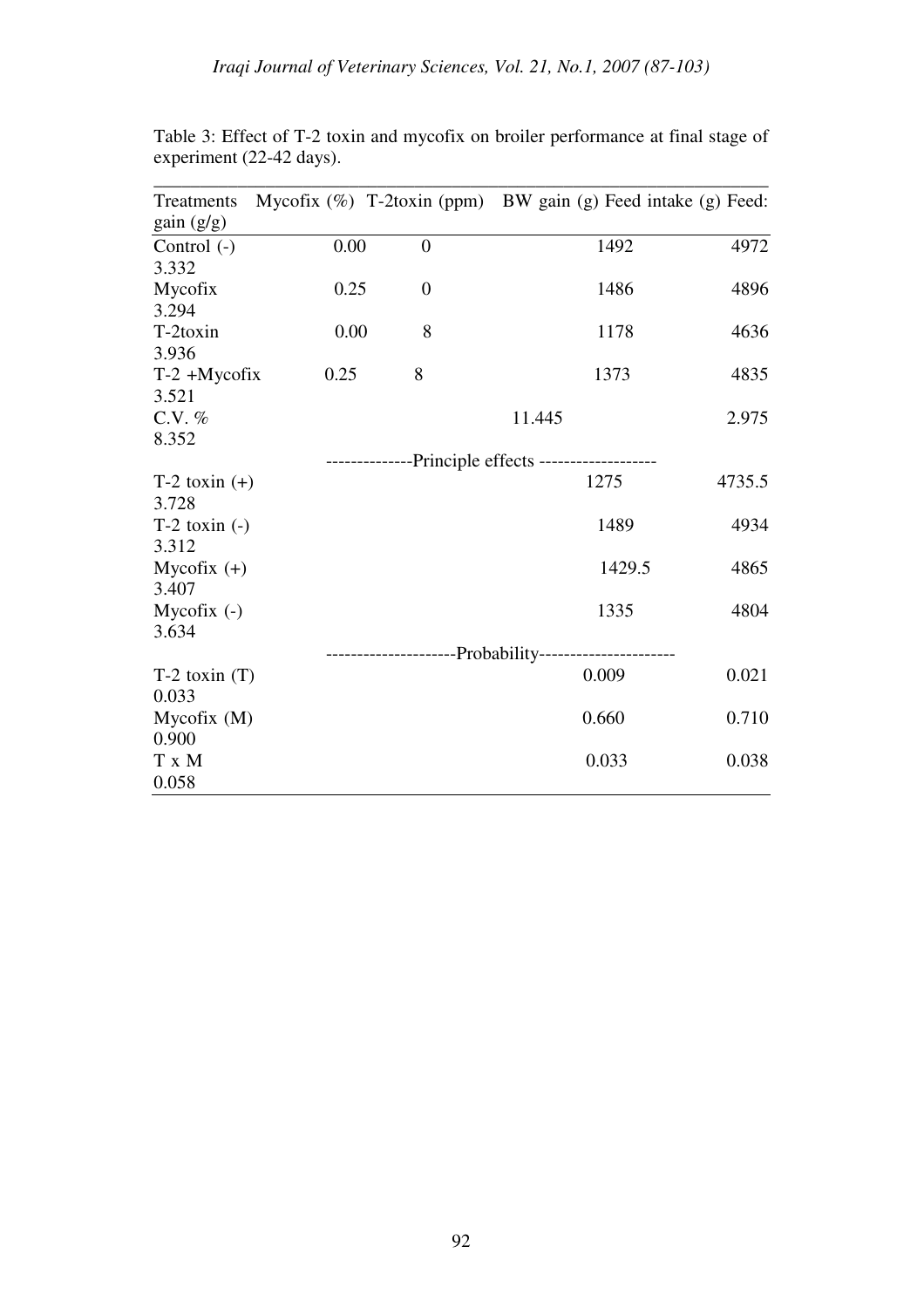| Treatments        |      | Mycofix $(\%)$ T-2toxin (ppm)         |        | BW gain (g) Feed intake (g) Feed: |       |
|-------------------|------|---------------------------------------|--------|-----------------------------------|-------|
| gain (g/g)        |      |                                       |        |                                   |       |
| Control $(-)$     | 0.00 | $\overline{0}$                        | 2005   | 5660                              | 2.822 |
| Mycofix           | 0.25 | $\theta$                              | 1991   | 5617                              | 2.821 |
| T-2toxin          | 0.00 | 8                                     | 1490   | 5229                              | 3.509 |
| $T-2 + Mycofix$   | 0.25 | 8                                     | 1824   | 5295                              | 2.902 |
| $C.V. \%$         |      |                                       | 13.108 |                                   | 4.031 |
| 11.034            |      |                                       |        |                                   |       |
|                   |      | -Principle effects ------------------ |        |                                   |       |
| $T-2$ toxin $(+)$ |      |                                       | 1572.5 | 5262                              | 3.205 |
| $T-2$ toxin $(-)$ |      |                                       | 1998   | 5638.5                            | 2.821 |
| Mycofix $(+)$     |      |                                       | 1907.5 | 5456                              | 2.861 |
| Mycofix $(-)$     |      |                                       | 1633   | 5444.5                            | 3.165 |
|                   |      | -Probability-                         |        |                                   |       |
| $T-2$ toxin $(T)$ |      |                                       | 0.054  | 0.040                             | 0.032 |
| Mycofix(M)        |      |                                       | 0.155  | 0.189                             | 0.119 |
| T x M             |      |                                       | 0.046  | 0.024                             | 0.053 |

Table 4: Effect of T-2 toxin and mycofix on broiler performance at all stage of experiment (1-42 days).



Figure1: Affect of T-2 toxin and mycofix plus 3.0 0n the percentage of body weight gain of broiler during the first stage of the experiment.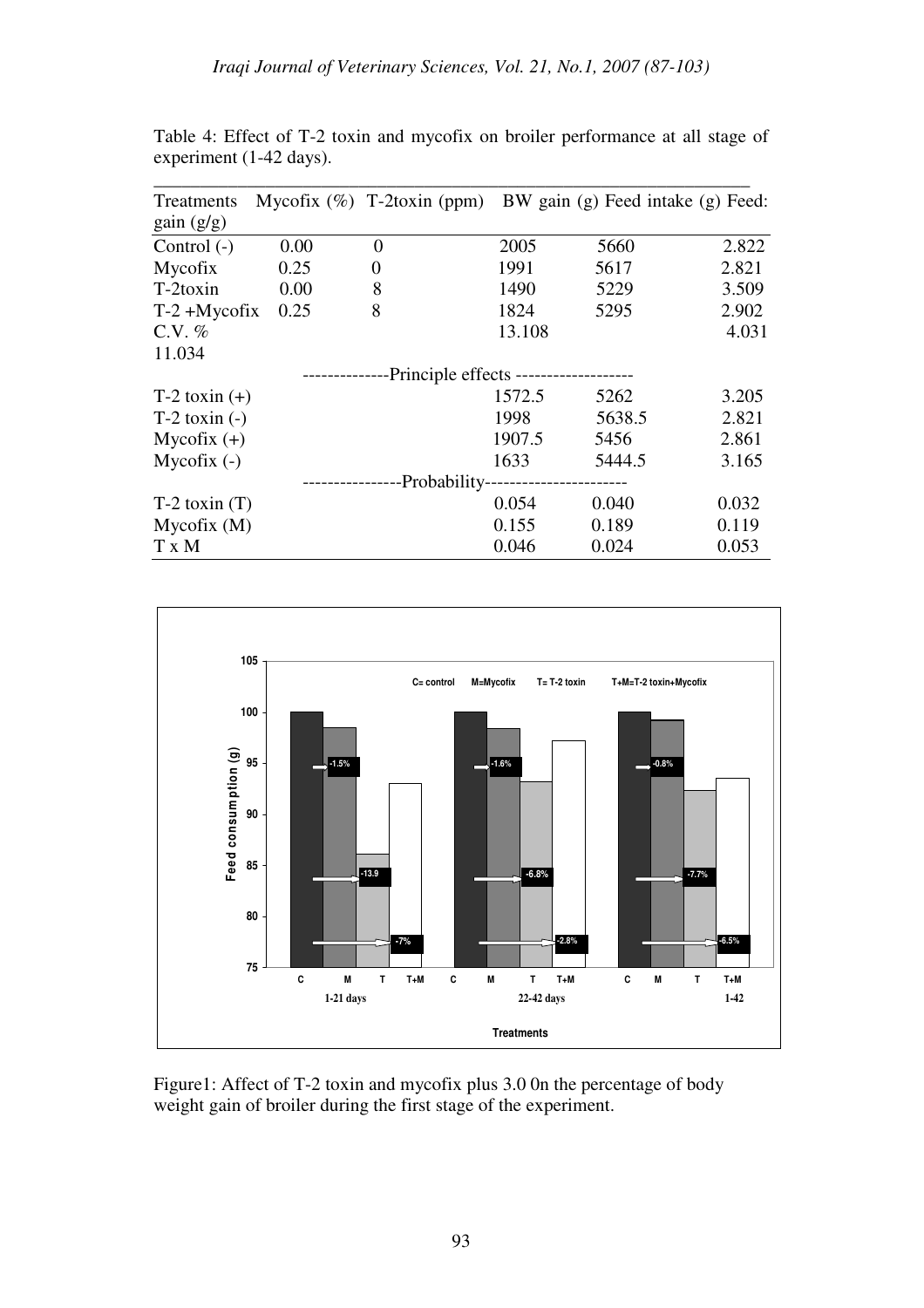

Figure 2: Effect of T-2 toxin and mycofix plus 3.0 0n the feed consumption of broiler chicks during the first 3 weeks of age (initial stage of the experiment).

The score of oral lesions in broilers fed T-2 toxin alone at the two stages of experiment show significant difference  $(p<0.05)$  compared with that of groups fed diet with no toxin (group 1 and 2). Addition of 2.5g mycofix plus 3.0 /kg to the contaminated diet (group 4), was effective in amelioration the toxic effect on oral lesions induced by T-2 toxin (Table 5 and 6). The oral lesions seen here were characteristic of T-2 toxicosis which first appeared when the chicks were about 1 week old, as raised ceasous yellow-white plaques. By 2-weeks, the lesions increased in size and invaded the lingual papillae at the root of the tongue, margin of the beak, mucosa of the hard palate and angle of the mouth. By three weeks, the size of the lesions increased to more extent than that of the  $2<sup>nd</sup>$  week. Microscopically the ulcers had a base of granulation tissue and inflammatory cells, (Figure, 4, 5). The severity of these lesions in the following three weeks, up to 6 weeks, were increased and characterized by the presence of crusts of exudates with bacterial colonies (Figure 6). Few birds had necrotic lesions on the mucosal lining of the crop (Figure7).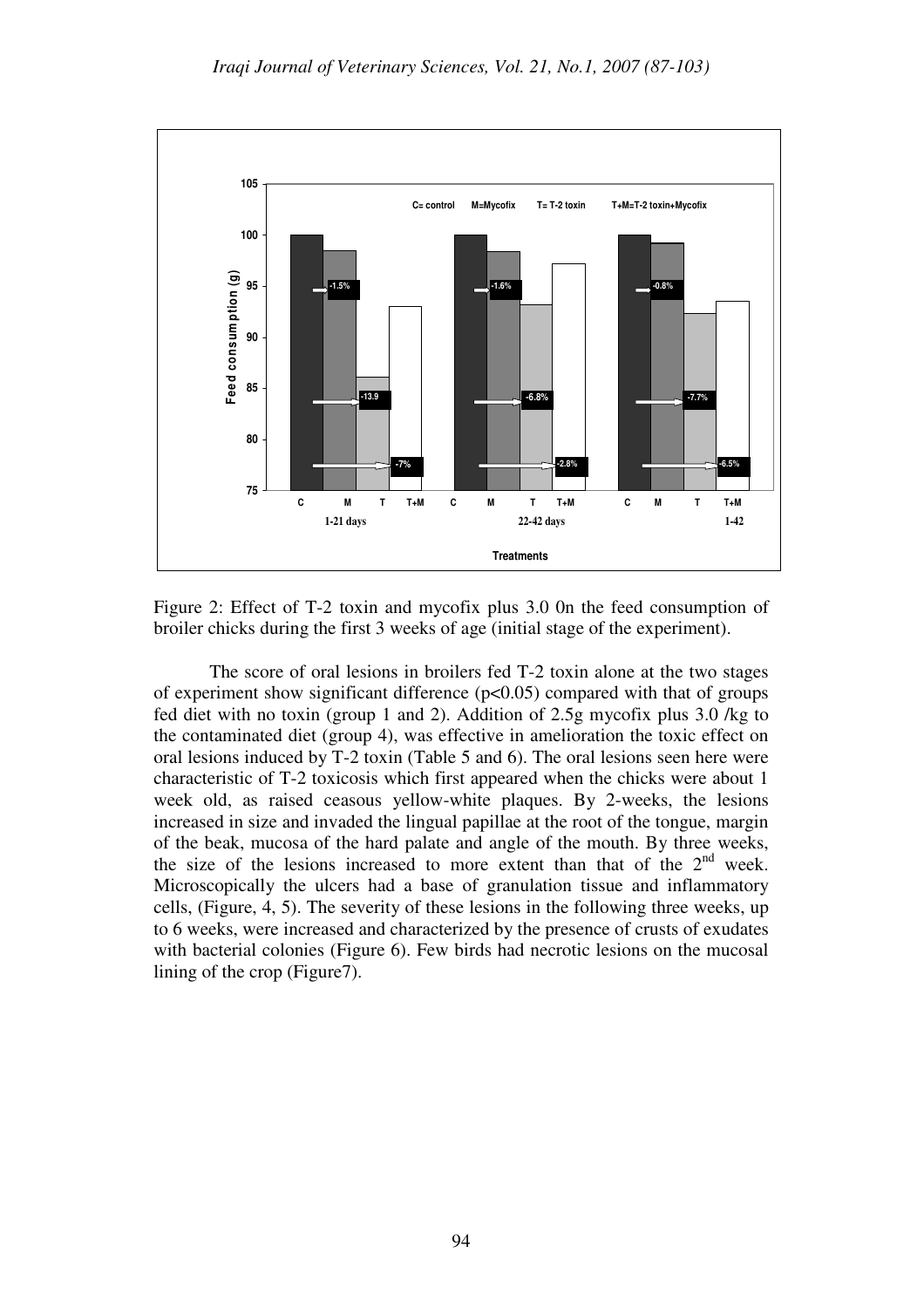

Figure 3: Effect of T-2 toxin and mycofix plus 3.0 0n the feed conversion ratio of broiler chicks during the first 3 weeks of age (initial stage of the experiment).

Table 5: Effect of T-2 toxin and mycofix on broiler oral lesions at initial stage of experiment (1-21 days).

|                   |      | Treatments Mycofix $(\%)$ T-2toxin (ppm) | Oral lesion score |
|-------------------|------|------------------------------------------|-------------------|
| $Control(-)$      | 0.00 | $\theta$                                 | 0.0               |
| Mycofix           | 0.25 | 0                                        | 0.0               |
| $T-2$ toxin       | 0.00 | 8                                        | 2.3               |
| $T-2 + Mycofix$   | 0.25 | 8                                        | 1.1               |
| $C.V. (\%)$       |      |                                          | 129.005           |
|                   |      | -Principle effects ---------             |                   |
| $T-2$ toxin $(+)$ |      |                                          | 1.7               |
| $T-2$ toxin $(-)$ |      |                                          | 0.0               |
| Mycofix $(+)$     |      |                                          | 0.55              |
| $Mycofix(-)$      |      |                                          | 1.15              |
|                   |      | -Probability-                            |                   |
| $T-2$ toxin $(T)$ |      |                                          | 0.003             |
| Mycofix(M)        |      |                                          | 0.547             |
| T x M             |      |                                          | 0.053             |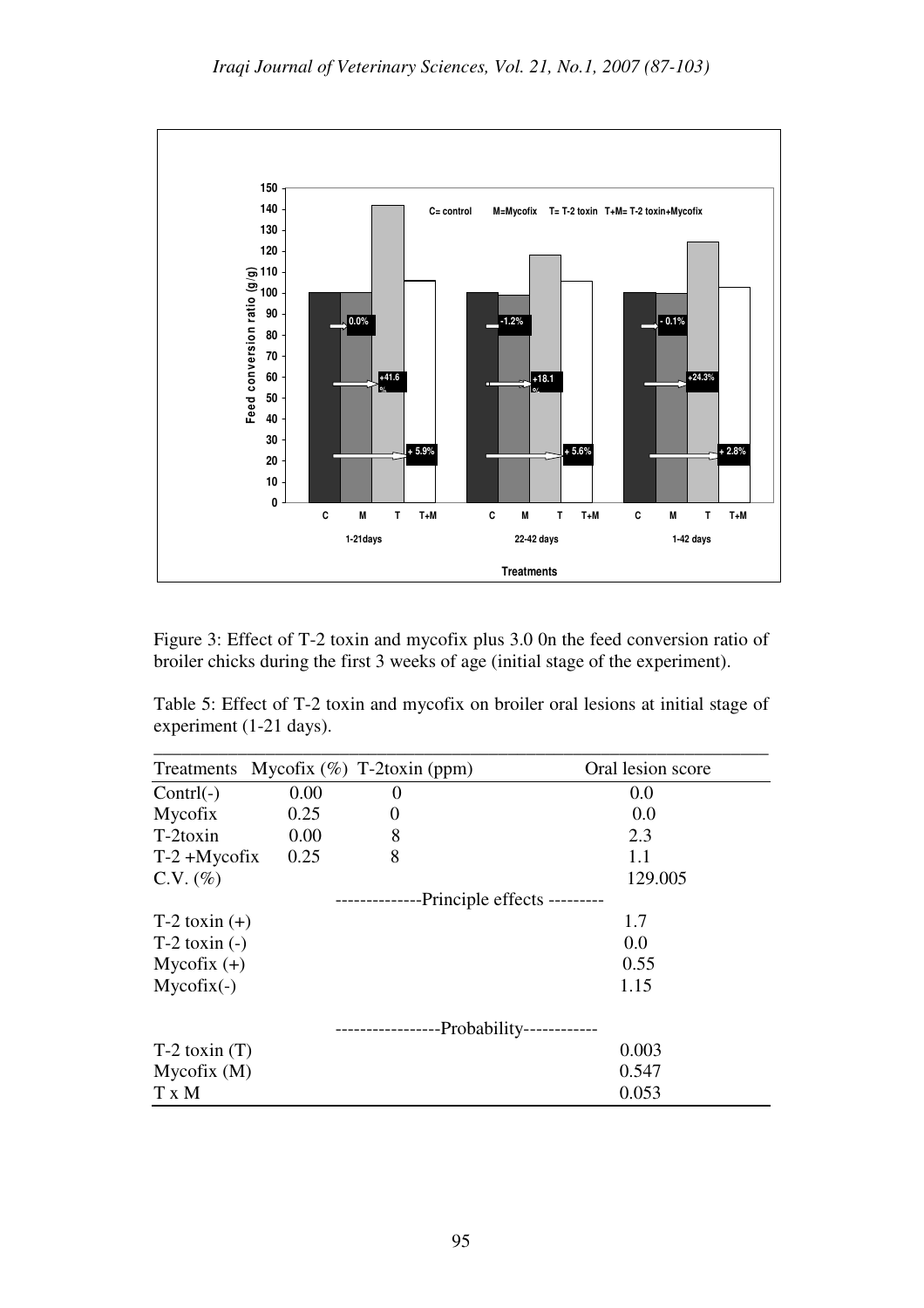|                   |      | Treatments Mycofix $(\%)$ T-2toxin (ppm) | Oral lesion score |
|-------------------|------|------------------------------------------|-------------------|
| $Control(-)$      | 0.00 | $\theta$                                 | 0.0               |
| Mycofix           | 0.25 | $\theta$                                 | 0.0               |
| $T-2$ toxin       | 0.00 | 8                                        | 3.7               |
| $T-2 + Mycofix$   | 0.25 | 8                                        | 2.7               |
| $C.V. \%$         |      |                                          | 118.225           |
|                   |      | -Principle effects -                     |                   |
| $T-2$ toxin $(+)$ |      |                                          | 3.2               |
| $T-2$ toxin $(-)$ |      |                                          | 0.0               |
| Mycofix $(+)$     |      |                                          | 1.35              |
| Mycofix $(-)$     |      |                                          | 1.85              |
|                   |      |                                          | -Probability-     |
| $T-2$ toxin $(T)$ |      |                                          | 0.003             |
| Mycofix(M)        |      |                                          | 0.415             |
| T x M             |      |                                          | 0.042             |

Table 6: Effect of T-2 toxin and mycofix on broiler oral lesions at final stages of experiment (22-42 days).

\*Means with different subscripts are significantly (p<0.05) different.



Figure 4: Beak and palate ulceration and crusting in a broiler chicken following 21 days consumption of 8 ppm T-2 toxin.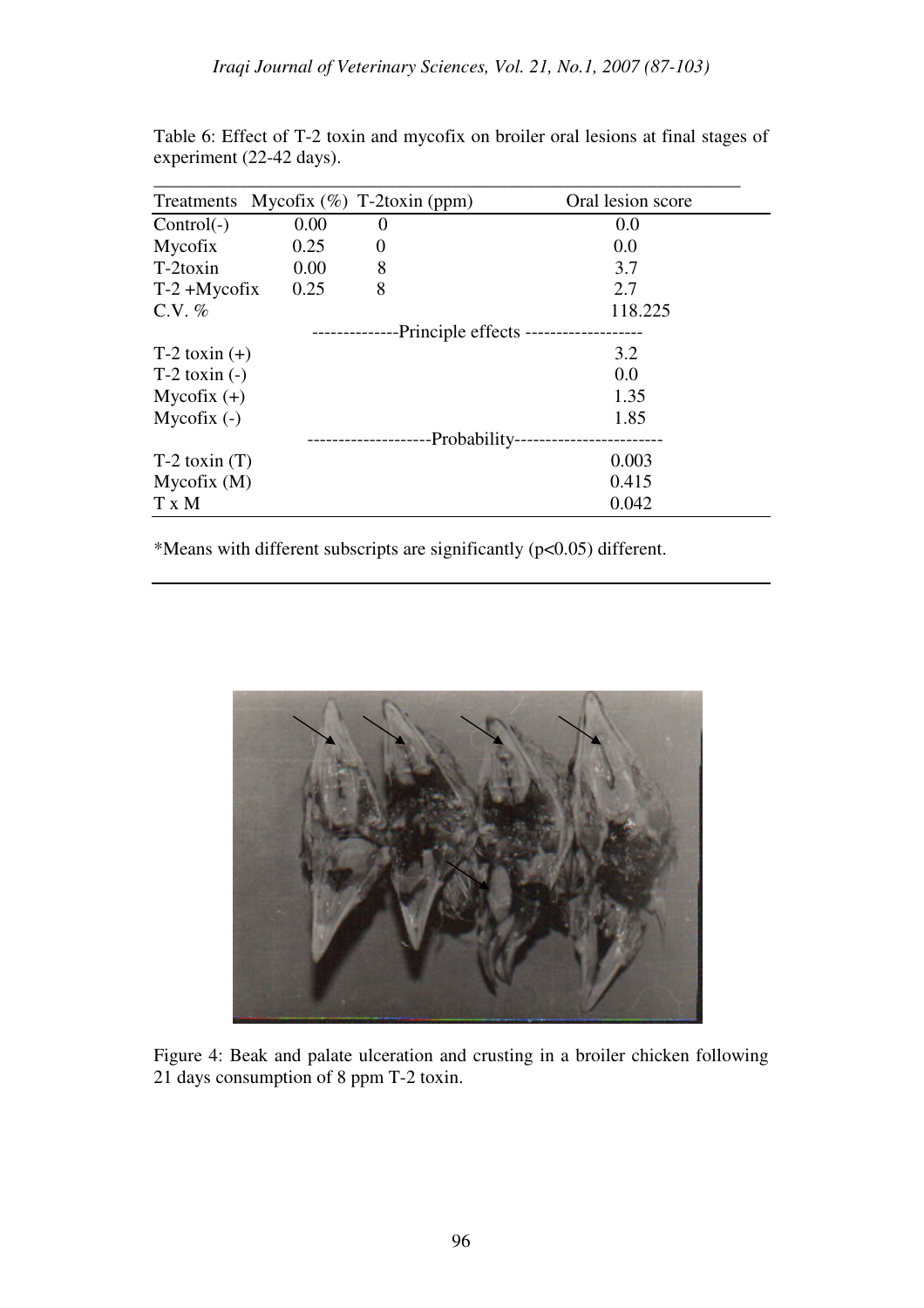

Figure 5: Microscopic oral lesion in broiler chicken after 3 weeks of feeding 8 ppm T-2. Oral mucous membrane show intense inflammation and localized necrosis, sloughing of upper fibrous material which contained bacterial aggregations, while underlying tissue was heavily infiltrated with granular leukocytes and hyperplasic epithelial layer. H&E stain. X 220.



Figure 6: Microscopic oral lesion in broiler chicken after 6 weeks of feeding 8 ppm T-2 toxin, characterized by ulceration and crusting, submucosal granulation tissue and inflammatory cells, bacterial colonies and feed components. H&E stain. X 220.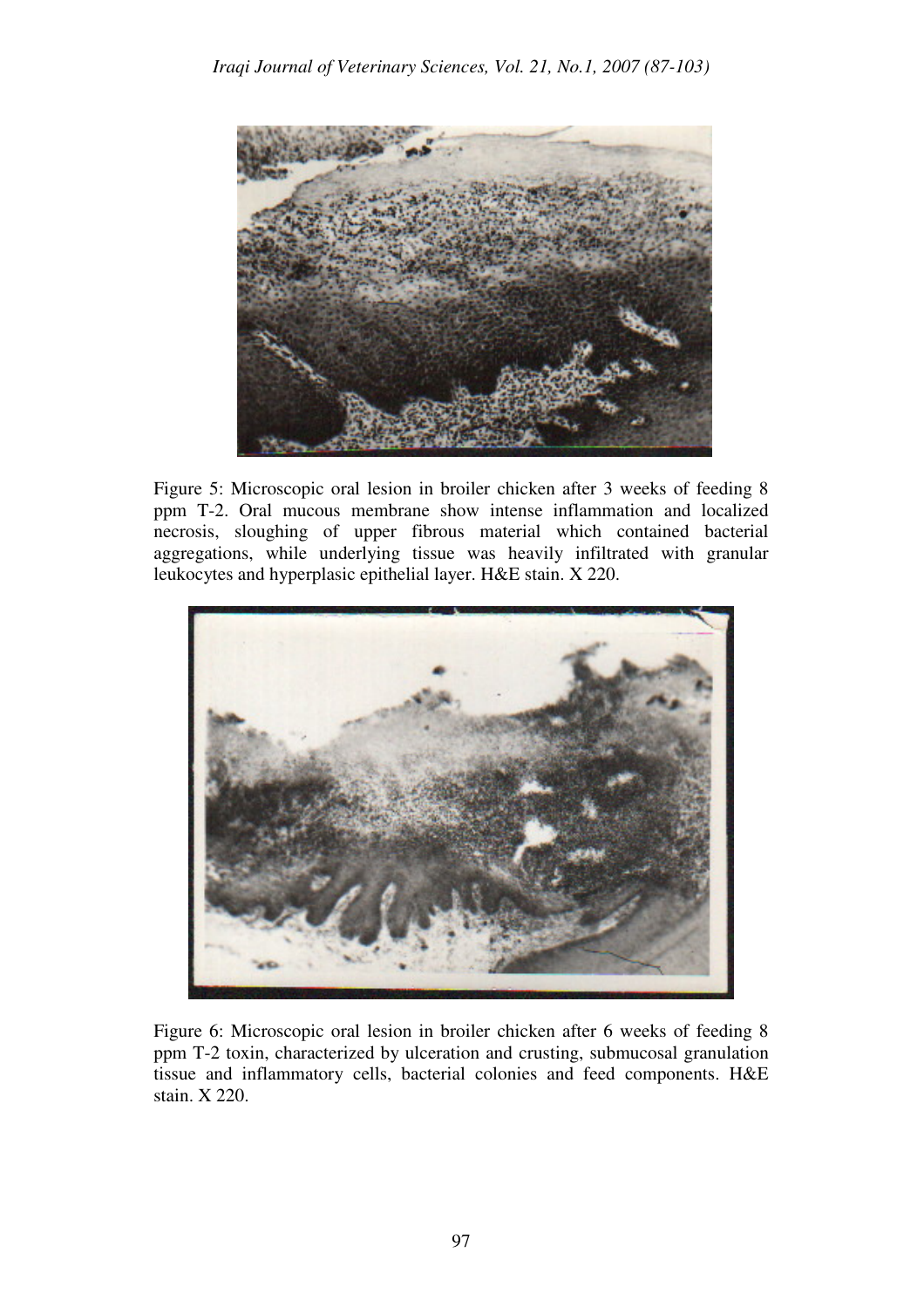

Figure 7: (A): Ballooning degeneration (swelling of the cytoplasm), pyknosis, and desquamation of crop epithelium in broiler chickens 42- days of age fed 8 ppm T-2 toxin. H &E. X450. B: Higher magnification of (A).H&E.X1000.

The relative weights of liver, spleen, heart, proventriculus, gizzard, pancreas, bursa, thymus, and spleen of broiler chicks at 21 days of age, are summarized in table 5. No significant differences in the relative weights of liver, heart, proventriculus, and kidney were observed in the four experimental groups. Significant differences were noticed in the relative weight of gizzard, pancreas, in group of broilers fed 8 ppm t-2 toxin alone (group 3) when compared with control groups (group 1 and 2). The adverse effects of 8 ppm T-2 toxin on these internal body organs were significantly decreased by Mycofix® plus 3.0 additions at a rate of 2.5 kg/t of feed (group 4). The levels of ameliorations were almost reached those of control levels (groups 1 and 2)(Table 7). At 42 days of age, the relative weights of the gizzard, pancreas, thymus and spleen were differ significantly in group fed T-2 toxin alone, compared with control groups. Mycofix® plus 3.0, after its addition, show a positive effect in counteracting T-2 toxin effect on these organs to levels similar to that of control group (Table 8).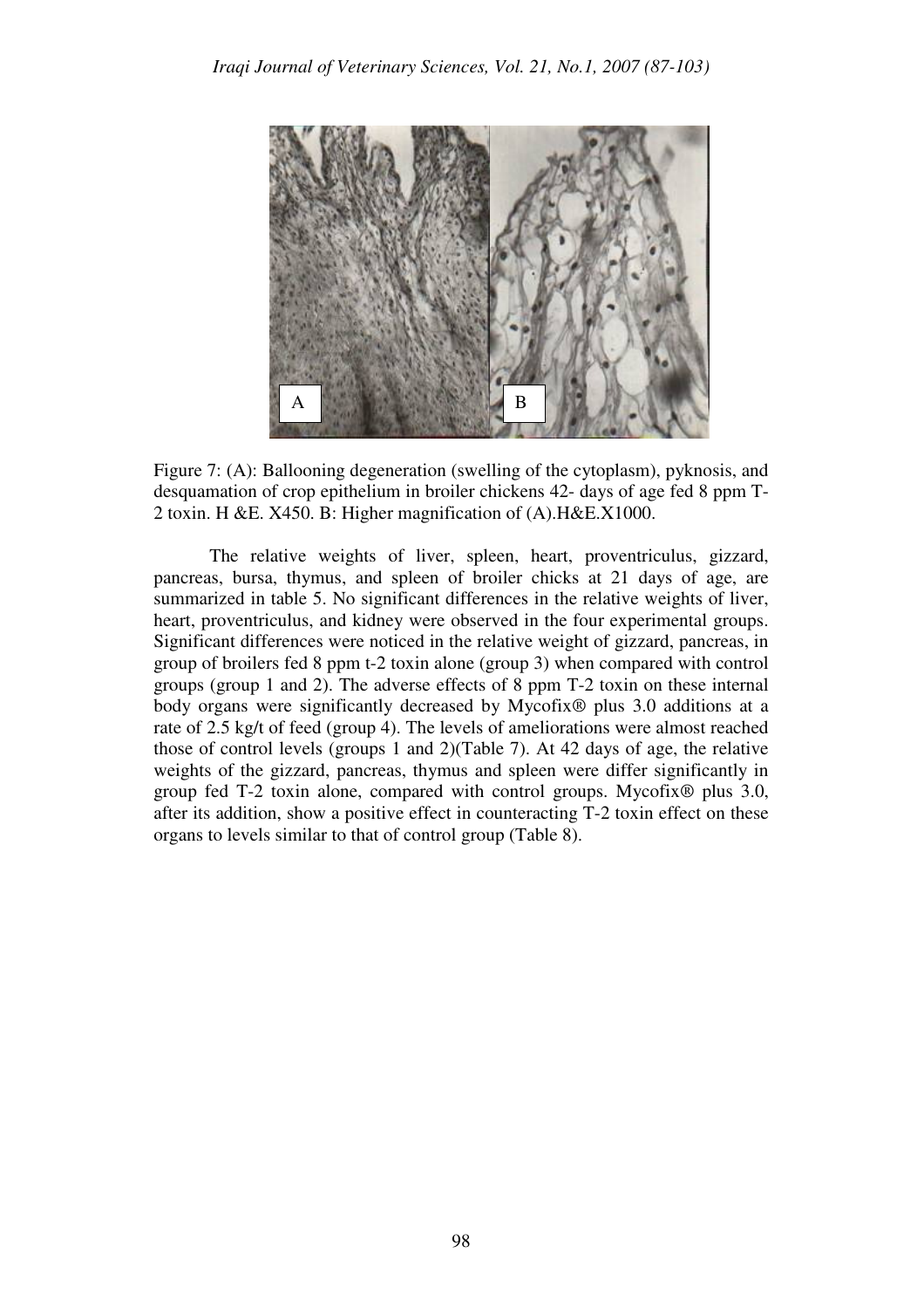|                   |                                         | Treatments Mycofix (%) T-2 toxin (ppm)                | Liver        | Heart                                   | Kidney       |  |  |  |
|-------------------|-----------------------------------------|-------------------------------------------------------|--------------|-----------------------------------------|--------------|--|--|--|
|                   |                                         |                                                       | (g/100 g bw) | (g/100 g bw)                            | (g/100 g bw) |  |  |  |
| Control $(-)$     | 0.00                                    | $\mathbf{0}$                                          | 3.17         | 0.79                                    | 0.43         |  |  |  |
| Mycofix           | 0.25                                    | $\boldsymbol{0}$                                      | 3.18         | 0.71                                    | 0.40         |  |  |  |
| T-2toxin          | 0.00                                    | $\,$ 8 $\,$                                           | 3.29         | 0.83                                    | 0.57         |  |  |  |
| $T-2 + Mycofix$   | 0.25                                    | 8                                                     | 3.24         | 0.76                                    | 0.53         |  |  |  |
| C.V. %            |                                         |                                                       | 18.571       | 65.475                                  | 16.698       |  |  |  |
|                   | -Principle effects ---------------      |                                                       |              |                                         |              |  |  |  |
| $T-2$ toxin $(+)$ |                                         |                                                       | 3.265        | 0.795                                   | 0.600        |  |  |  |
| $T-2$ toxin $(-)$ |                                         |                                                       | 3.175        | 0.750                                   | 0.415        |  |  |  |
| $Mycofix (+)$     |                                         |                                                       | 3.210        | 0.735                                   | 0.465        |  |  |  |
| $Mycofix(-)$      |                                         |                                                       | 3.230        | 0.810                                   | 0.550        |  |  |  |
|                   |                                         |                                                       |              | -Probability-----------------           |              |  |  |  |
| $T-2$ toxin $(T)$ |                                         |                                                       | 0.066        | 0.071                                   | 0.090        |  |  |  |
| Mycofix (M)       |                                         |                                                       | 0.155        | 0.189                                   | 0.119        |  |  |  |
| T x M             |                                         |                                                       | 0.092        | 0.072                                   | 0.066        |  |  |  |
|                   |                                         |                                                       | Provent-     | Gizzard                                 | Pancreas     |  |  |  |
|                   |                                         |                                                       | riculus      |                                         |              |  |  |  |
|                   |                                         |                                                       | (g/100 g bw) | (g/100 g bw)                            | (g/100 g bw) |  |  |  |
| Contrl $(-)$      | 0.00                                    | $\boldsymbol{0}$                                      | 0.74         | 3.70                                    | 0.44         |  |  |  |
| Mycofix           | 0.25                                    | 0                                                     | 0.71         | 3.91                                    | 0.31         |  |  |  |
| T-2toxin          | 0.00                                    | $\,8\,$                                               | 0.93         | 4.87                                    | 1.71         |  |  |  |
| T-2+Mycofix       | 0.25                                    | 8                                                     | 0.83         | 3.80                                    | 0.42         |  |  |  |
| C.V. %            |                                         |                                                       | 12.351       | 13.272                                  | 92.009       |  |  |  |
|                   |                                         |                                                       |              | --Principle effects ------------------- |              |  |  |  |
| $T-2$ toxin $(+)$ |                                         |                                                       | 0.88         | 4.335                                   | 1.065        |  |  |  |
| $T-2$ toxin $(-)$ |                                         |                                                       | 0.725        | 3.805                                   | 0.375        |  |  |  |
| $Mycofix (+)$     |                                         |                                                       | 0.77         | 3.855                                   | 0.365        |  |  |  |
| $Mycofix(-)$      |                                         |                                                       | 0.835        | 4.285                                   | 1.075        |  |  |  |
|                   |                                         | --------------------Probability---------------------- |              |                                         |              |  |  |  |
| $T-2$ toxin $(T)$ |                                         |                                                       | 0.042        | 0.018                                   | 0.042        |  |  |  |
| Mycofix (M)       |                                         |                                                       | 0.279        | 0.415                                   | 0.520        |  |  |  |
| T x M             |                                         |                                                       | 0.078        | 0.032                                   | 0.012        |  |  |  |
|                   |                                         |                                                       | <b>Bursa</b> | Thymus                                  | Spleen       |  |  |  |
|                   |                                         |                                                       | (g/100 g bw) | (g/100 g bw)                            | (g/100 g bw) |  |  |  |
| $Contrl(-)$       | 0.00                                    | $\boldsymbol{0}$                                      | 0.46         | 0.084                                   | 0.040        |  |  |  |
| Mycofix           | 0.25                                    | $\boldsymbol{0}$                                      | 0.39         | 0.086                                   | 0.044        |  |  |  |
| T-2toxin          | 0.00                                    | $\,8\,$                                               | 0.14         | 0.025                                   | 0.011        |  |  |  |
| $T-2 + Mycofix$   | 0.25                                    | 8                                                     | 0.31         | 0.068                                   | 0.033        |  |  |  |
| C.V. $%$          |                                         |                                                       | 42.375       | 43.069                                  | 46.00        |  |  |  |
|                   | ------------Principle effects --------- |                                                       |              |                                         |              |  |  |  |
| $T-2$ toxin $(+)$ |                                         |                                                       | 0.225        | 0.04                                    | 0.170        |  |  |  |
| $T-2$ toxin $(-)$ |                                         |                                                       | 0.425        | 0.085                                   | 0.042        |  |  |  |
| $Mycofix (+)$     |                                         |                                                       | 0.350        | 0.077                                   | 0.093        |  |  |  |
| $Mycofix(-)$      |                                         |                                                       | 0.300        | 0.054                                   | 0.025        |  |  |  |
|                   | -Probability--                          |                                                       |              |                                         |              |  |  |  |
| $T-2$ toxin $(T)$ |                                         |                                                       | 0.049        | 0.050                                   | 0.024        |  |  |  |
| Mycofix(M)        |                                         |                                                       | 0.598        | 0.953                                   | 0.923        |  |  |  |
| T x M             |                                         |                                                       | 0.660        | 0.722                                   | 0.608        |  |  |  |
|                   |                                         |                                                       |              |                                         |              |  |  |  |

Table 7: Effect of T-2 toxin and Mycofix on relative body weight organs in broiler chickens at 21 days of age.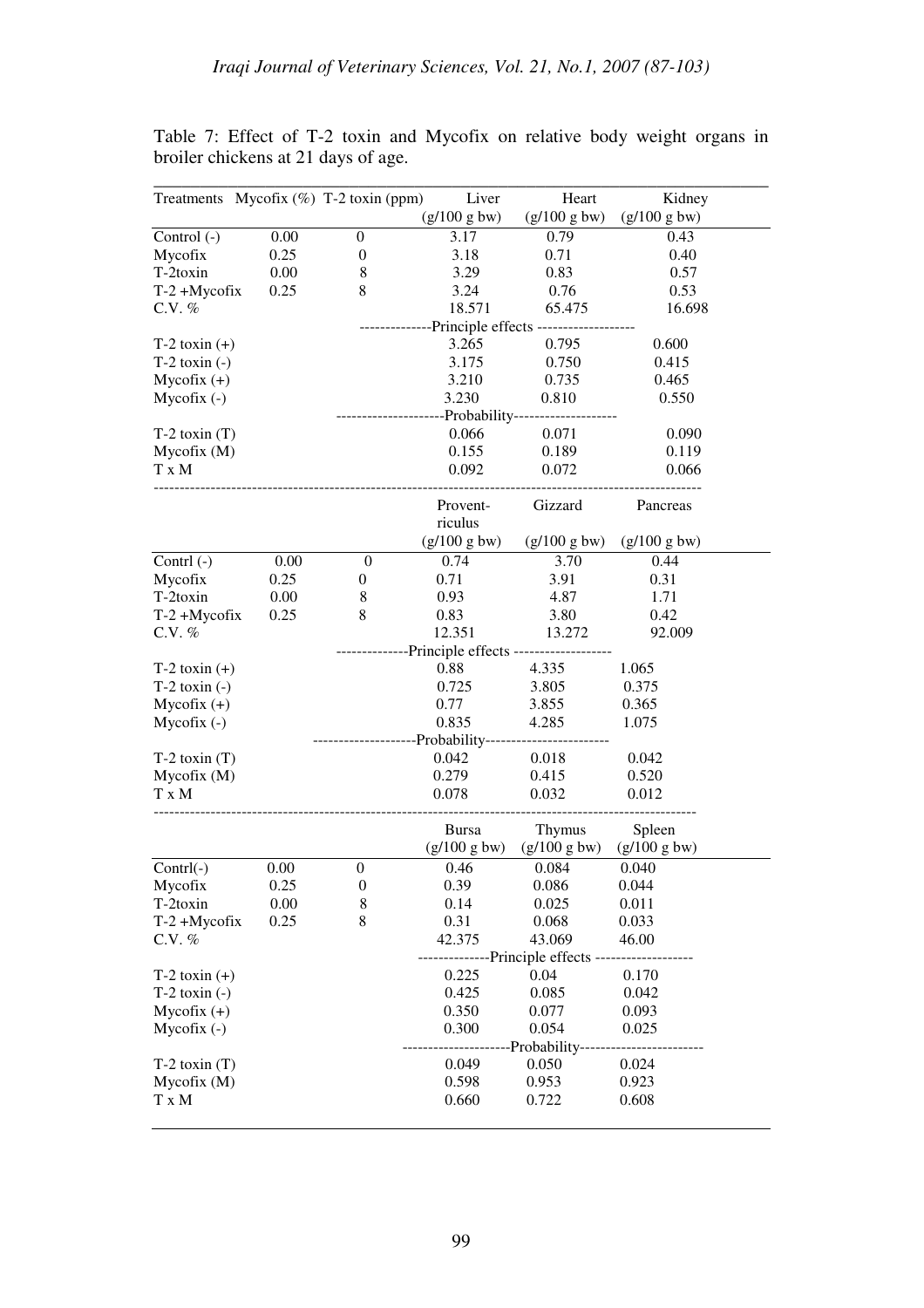|                   |      | Treatments Mycofix (%) T-2toxin (ppm) | Liver                                     | Heart                                | Kidney        |       |
|-------------------|------|---------------------------------------|-------------------------------------------|--------------------------------------|---------------|-------|
|                   |      |                                       | $(g/100g$ bw)                             | $(g/100g$ bw)                        | $(g/100g$ bw) |       |
| Control (-)       | 0.00 | $\boldsymbol{0}$                      | 2.56                                      | 0.50                                 | 0.65          |       |
| Mycofix           | 0.25 | $\boldsymbol{0}$                      | 2.57                                      | 0.50                                 | 0.57          |       |
| T-2toxin          | 0.00 | $\,8\,$                               | 2.51                                      | 0.53                                 | 0.73          |       |
| $T-2 + Mycofix$   | 0.25 | 8                                     | 2.52                                      | 0.53                                 | 0.69          |       |
| C.V. $%$          |      |                                       | 1.159                                     | 3.363                                | 10.350        |       |
|                   |      |                                       | --------------Principle effects --------- |                                      |               |       |
| $T-2$ toxin $(+)$ |      |                                       | 2.515                                     | 0.53                                 | 0.71          |       |
| $T-2$ toxin $(-)$ |      |                                       | 2.565                                     | 0.50                                 | 0.244         |       |
| $Mycofix (+)$     |      |                                       | 2.545                                     | 0.515                                | 0.65          |       |
| Mycofix (-)       |      |                                       | 2.535                                     | 0.515                                | 0.69          |       |
|                   |      |                                       | -Probability--                            | ---------                            |               |       |
| $T-2$ toxin $(T)$ |      |                                       | 0.830                                     | 0.504                                | 0.943         |       |
| Mycofix (M)       |      |                                       | 0.320                                     | 0.408                                | 0.922         |       |
| T x M             |      |                                       | 0.854                                     | 0.598                                | 0.932         |       |
|                   |      |                                       | Provent-<br>riculus                       | Gizzard                              | Pancreas      |       |
|                   |      |                                       | $(g/100g$ bw)                             | $(g/100g$ bw)                        | $(g/100g$ bw) |       |
| $Contrl(-)$       | 0.00 | $\boldsymbol{0}$                      | 0.53                                      | 1.78                                 | 0.25          |       |
| Mycofix           | 0.25 | $\boldsymbol{0}$                      | 0.57                                      | 1.79                                 | 0.23          |       |
| T-2toxin          | 0.00 | $\,$ 8 $\,$                           | 0.63                                      | 1.94                                 | 0.30          |       |
| $T-2 + Mycofix$   | 0.25 | 8                                     | 0.53                                      | 1.80                                 | 0.27          |       |
| C.V. $%$          |      |                                       | 8.364                                     | 5.916                                | 11.375        |       |
|                   |      |                                       |                                           | ----------Principle effects -------- |               |       |
| $T-2$ toxin $(+)$ |      |                                       | 0.63                                      | 1.87                                 | 0.285         |       |
| $T-2$ toxin $(-)$ |      |                                       | 0.55                                      | 1.78                                 | 0.240         |       |
| $Mycofix (+)$     |      |                                       | 0.55                                      | 1.795                                | 0.250         |       |
| $Mycofix(-)$      |      |                                       | 0.63                                      | 1.860                                | 0.275         |       |
|                   |      |                                       |                                           | ---Probability------                 |               |       |
| $T-2$ toxin $(T)$ |      |                                       | 0.287                                     | 0.045                                | 0.021         |       |
| Mycofix (M)       |      |                                       | 0.780                                     | 0.919                                | 0.416         |       |
| T x M             |      |                                       | 0.184                                     | 0.011                                | 0.021         |       |
|                   |      |                                       |                                           |                                      |               |       |
|                   |      |                                       | <b>Bursa</b>                              | Thymus                               | Spleen        |       |
|                   |      |                                       | $(g/100g$ bw)                             | $(g/100g$ bw)                        | $(g/100g$ bw) |       |
| $Control(-)$      | 0.00 | $\boldsymbol{0}$                      | 0.80                                      | 0.37                                 | 0.22          |       |
| Mycofix           | 0.25 | $\boldsymbol{0}$                      | 0.80                                      | 0.35                                 | 0.21          |       |
| T-2toxin          | 0.00 | 8                                     | 0.40                                      | 0.27                                 | 0.09          |       |
| $T-2 + Mycofix$   | 0.25 | 8                                     | 0.48                                      | 0.33                                 | 0.23          |       |
| C.V. $%$          |      |                                       | 33.935                                    | 13.090                               | 51.00         |       |
|                   |      |                                       | -----Principle effects -------            |                                      |               |       |
| $T-2$ toxin $(+)$ |      |                                       | 0.44                                      | 0.30                                 | 0.16          |       |
| $T-2$ toxin $(-)$ |      |                                       | 0.80                                      |                                      | 0.36          | 0.215 |
| $Mycofix (+)$     |      |                                       | 0.64                                      |                                      | 0.34          | 0.22  |
| Mycofix (-)       |      |                                       | 0.60                                      | 0.32                                 | 0.155         |       |
|                   |      |                                       | Probability-------                        |                                      |               |       |
| $T-2$ toxin $(T)$ |      |                                       | 0.045                                     | 0.021                                | 0.012         |       |
| Mycofix(M)        |      |                                       | 0.930                                     | 0.802                                | 0.329         |       |
| T x M             |      |                                       | 0.319                                     | 0.032                                | 0.024         |       |
|                   |      |                                       |                                           |                                      |               |       |

Table 8: Effect of T-2 toxin and Mycofix on relative body weight organs in broiler chickens at 42days of age.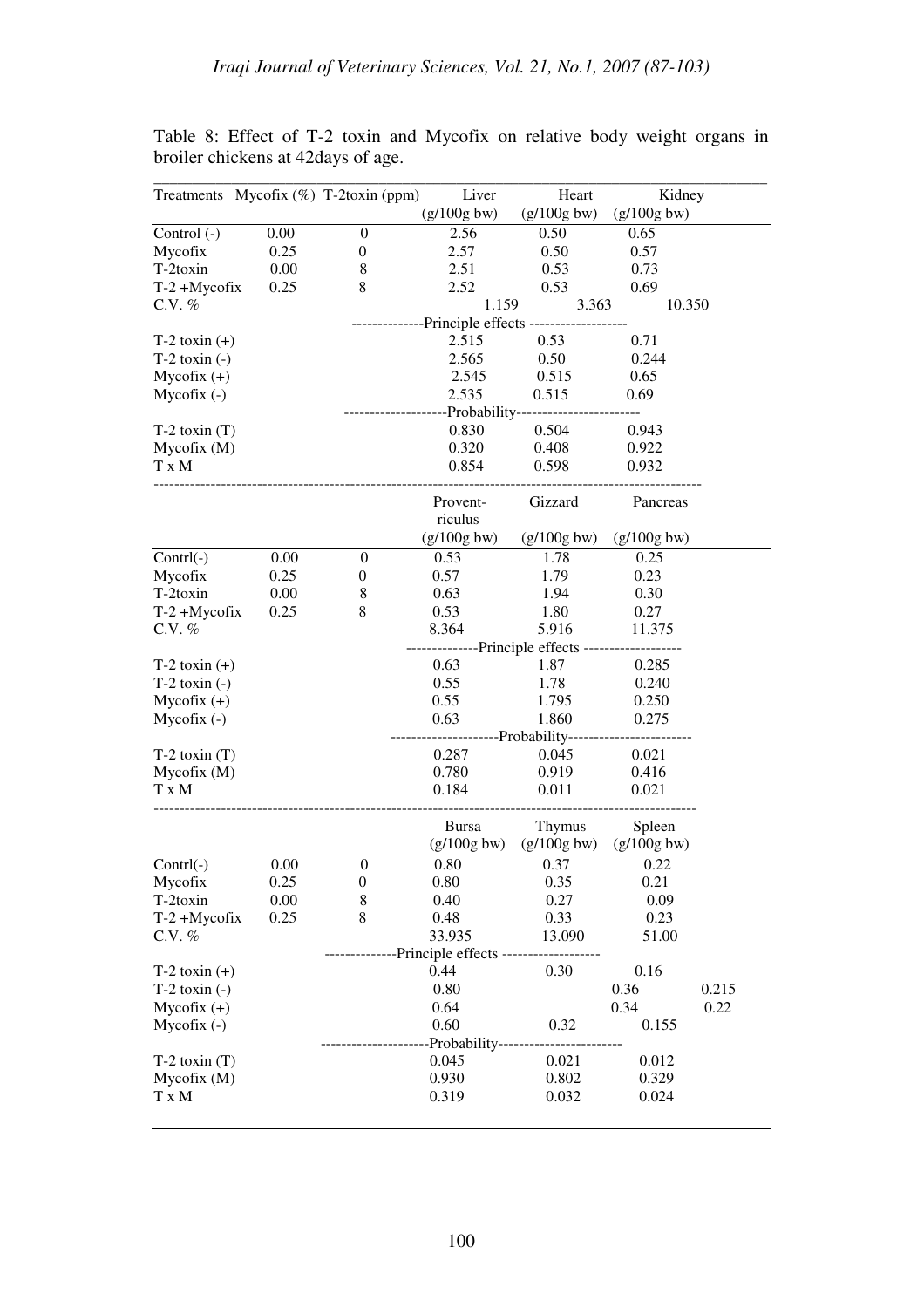### **DISCUSSION**

Results of the current study indicate that chicks fed diet containing T-2 toxin at a rate of 8 mg/kg had decreased BW gain, feed intake and feed conversion ratio. The overall reduction in BWgain and feed consumption reported here during the two stages of experiment were  $(-25.7\%$  and  $-7.7\%)$  respectively, and there was an increase in feed conversion ratio by +24.3%. The level of T-2 toxin used in this experiment was also reported to cause reduction in the above mentioned parameters (7, 8, 18, 19, 20, 21, and 22). In our experiment the percentages of this reduction showed that, they were higher during the first three weeks of experiment (initial stage), in which, chicks were most sensitive to dietary T-2 toxin than that of the following three weeks (final stage) (4-6) weeks of age. These results were in consistent with (23), who fed one day old broiler chickens with dietary T-2 toxin for 3,6, and 9 weeks, and show that chicks were most sensitive to dietary T-2 toxin during the first three weeks of age.T-2 toxin is extremely caustic (24), The reduction in the above mentioned parameters could be attributed to the T-2 toxic effects which have been described as radiomimetic; inhibitor to protein synthesis through the inactivation of initiation and termination, possibly through its binding to ribosome (25), so the toxic effect of T-2 toxin can be functionally divided into two broad groups of inhibition: initiation inhibition and elongation/termination inhibition; however, its inhibitory effects depend on the concentration of the toxin and other environmental factors (26).

The oral lesions seen here were characteristic of T-2 toxicosis which was also reported in broilers by other investigators, who fed T-2 toxin up to 8ppm (7, 8, and 27). The most prominent effect of T-2 toxin on the relative weights of internal organs was reported in the gizzard, pancreas and lymphatic organs (Bursa, thymus and spleen). T-2 toxin is extremely caustic and has dermatitic and inflammatory effect to the digestive tract, beginning from the mouth, through the crop, proventriculus, gizzard and intestinal tract (24). This effect of T-2 toxin was result in the development of oral lesions and an increase in the relative weights of gizzard (23) .T-2 toxin has been shown to cause necrosis and lymphoid depletion in the thymus, spleen, and lymph nodes of laboratory animals. (25). Atrophy of the lymphatic organs was also reported by other investigators, when chicks fed 8 ppm T-2 toxin /kg feed (7, 18, 21 and 24).

The ameliorative effect of Mycofix® plus 3.0 to the performance parameters, oral lesions and relative weight of internal organs could be attributed to the chemical composition of the product. The explanation of the positive Mycofix effect in detoxifying T-2 toxin was obtained from the report on Mycofix® plus 3.0 (13). Mycofix® plus 3.0 has been complemented with certain biological components (microbes and / or enzymes capable of degrading these toxic substances by breaking the particular functional group). T-2 toxin has a toxic specific group on position 12, 13 responsible for the molecules negative impact on performance and health of animals. Enzymes contained in Mycofix® plus 3.0(de-epoxydases and esterase) are either the products of Saccharomyces cervisiae fermentation or the products of BBSH 797 microbes (BBSH 797 originally isolated from bovine rumen contents) are able to biotransformation T-2 toxin, resulting in the non toxic metabolite, de-epoxy –HT-2 toxin (Figure 8).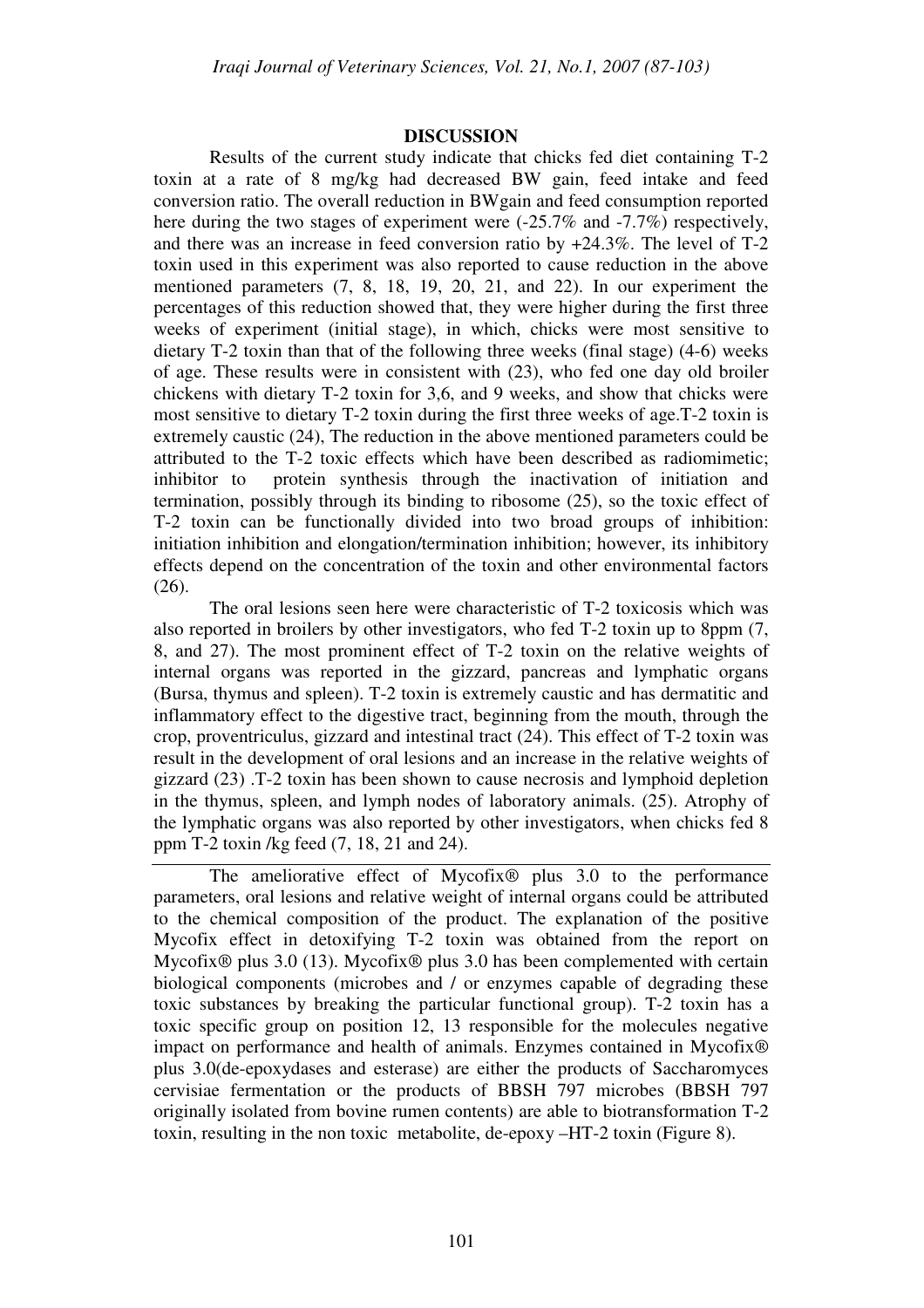

Figure 8: Detoxification of trichothecenes by epoxidase to detoxified form. Obtained from report on Mycofix® plus 3.0 (13).

Phytogenic substances contained in Mycofix® plus 3.0 are flavolignans, terpenoid complexes and saponins. Flavolignans have antihepatotoxic activity, protecting liver from damage by making liver cells less permeable to toxins. Terpenoides reduce inflammations while saponins inhibit cancer cell growth. The phycophytic constituents in Mycofix® plus 3.0 contains over 60 minerals and elements, more than 12 vitamins, valuable carbohydrates like aiginic acid, laminarin, as well as full range of amino acids. These constituents of mycofix play an important role in amelioration the toxic effect of 8 mg T-2 toxin/ kg feed, confirming other studies, used this product in counteracting the negative effect of T-2 toxin in broiler chickens (8).

### **REFERENCES**

- 1- Fink-Gremmels J. Mycotoxins: Their implicationa for human and animal health.Veterinary Quarterly 1999; 21:115-120.
- 2- Lesson SGD, Summers JD. Poultry metabolic disorders and mycotoxins. University books, Guelph, Canada 1996.
- 3- D Mello JPF, Placinta CM, MacDonald AMC. Fusarium mycotoxins: a review of global implications for animal health, welfare and productivity. Anim Feed Sci Technol.1999; 80:183-205.
- 4- Mirocha CJ, Schauerhamer B, Chrisstensen CM, Niku-Paavola ML, Nummi M. Incidence of zearalenol(Fusarium mycotoxin) in animal feed. Appl Environ Microbiol 1979; 38: 749-750.
- 5- Calnek BW, Barness HJ, Beard CW, McDoougald LR, Saif YM. Disease of poultry 10<sup>th</sup> edition. Iowa State University Press, Ames, USA 1997.
- 6- Garcia AR, Avila E, Rosiles R, Petrone VM. Evaluation of two mycotoxin binders to reduce toxicity of broiler diets containing ochratoxin A and T-2 toxin contaminated grain. Avian Dis 2003; 47: 691-699.
- 7- Shareef AM. New methods for detoxification of poultry feeds contaminated with T-2 toxin producing fungi. Ph D. Thesis. Sant Petersburg University, Russia 1991.
- 8- Jameel ZAL. The use of some adsorbents in decreasing T-2 toxin effect on broiler health and production. M Sc Thesis, Mosul University 2005.
- 9- Visconti A. Fumonisins in maise genotypes grown in various geographical areas. Advances in Experimental Medicine and Biology 1966; 392: 193- 204.